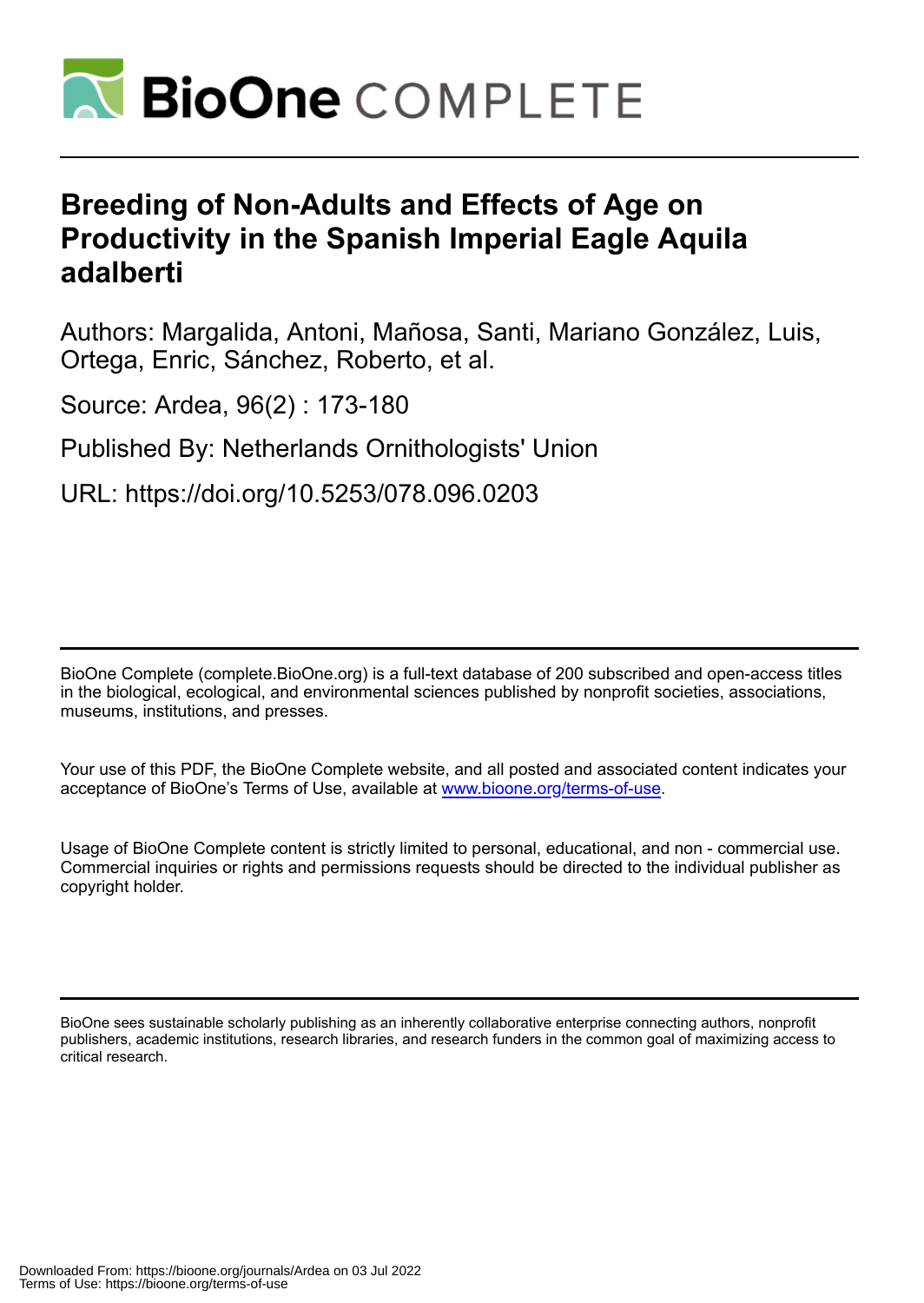# **Breeding of non-adults and effects of age on productivity in the Spanish Imperial Eagle** *Aquila adalberti*

**Antoni Margalida**1,\***, Santi Mañosa**2**, Luis Mariano González**3**, Enric Ortega**2**, Roberto Sánchez**<sup>4</sup> **& Javier Oria**<sup>5</sup>



Margalida A., Mañosa S., González L.M., Ortega E., Sánchez R. & Oria J. 2008. Breeding of non-adults and effects of age on productivity in the Spanish Imperial Eagle *Aquila adalbert*i. Ardea 96(2): 173–180.

We studied annual and geographical variation in the proportion of breeding non-adult (<4.5 years old) Spanish Imperial Eagles *Aquila adalberti* in relation to the species' recent demographic recovery. The proportion of non-adult breeders in the populations studied increased significantly during 1983–2004 in parallel with the population increase. Non-adult pairs were more often associated with 'young' territories (occupied recently) than with territories that had already been occupied for longer time (mostly used by adult pairs). Adult pairs produced significantly more chicks than mixed adult– non-adult pairs, which in turn had a higher productivity than pairs in which both male and female were non-adult. Adult pairs attempted breeding more often than nonadult pairs, and clutch and brood size were larger. The poorest reproductive output was found in pairs with non-adult males. These differences were not associated with differences in fledging rates. Once the influence of territories was controlled for (comparing the productivity between adult pairs and non-adult pairs present in the same territory) the age effect on productivity was significant. Our results emphasise the important role which the recruitment of non-adult birds into the breeding population may have played in the recent population recovery of the Spanish Imperial Eagle.

Key words: *Aquila adalberti*, breeding parameters, productivity, Spanish Imperial Eagle, non-adult pairs, territory quality

1Bearded Vulture Study & Protection Group, Apdo. 43, E-25520 El Pont de Suert, Lleida, Spain; 2Departament de Biologia Animal, Universitat de Barcelona. Facultat de Biologia, Avinguda Diagonal, 645. E-08028 Barcelona, Spain; 3Dirección General para la Biodiversidad, Ministerio de Medio Ambiente, c/ Ríos Rosas 24, 28003, Madrid, Spain; 4TRAGSA-División Servicios Medioambientales, c/ Velázquez, 36 Madrid; 5Boscaje S.L., c/San Agustín 22, E-40001 Segovia, Spain; \*corresponding author (margalida@inf.entorno.es)

# INTRODUCTION

In birds, delayed acquisition of definitive adult plumage is associated with deferred breeding and has been interpreted as an evolutionary strategy to gain experience and, in the long run, to increase individual fitness (Newton 1979). Recent studies have suggested that delayed maturity might be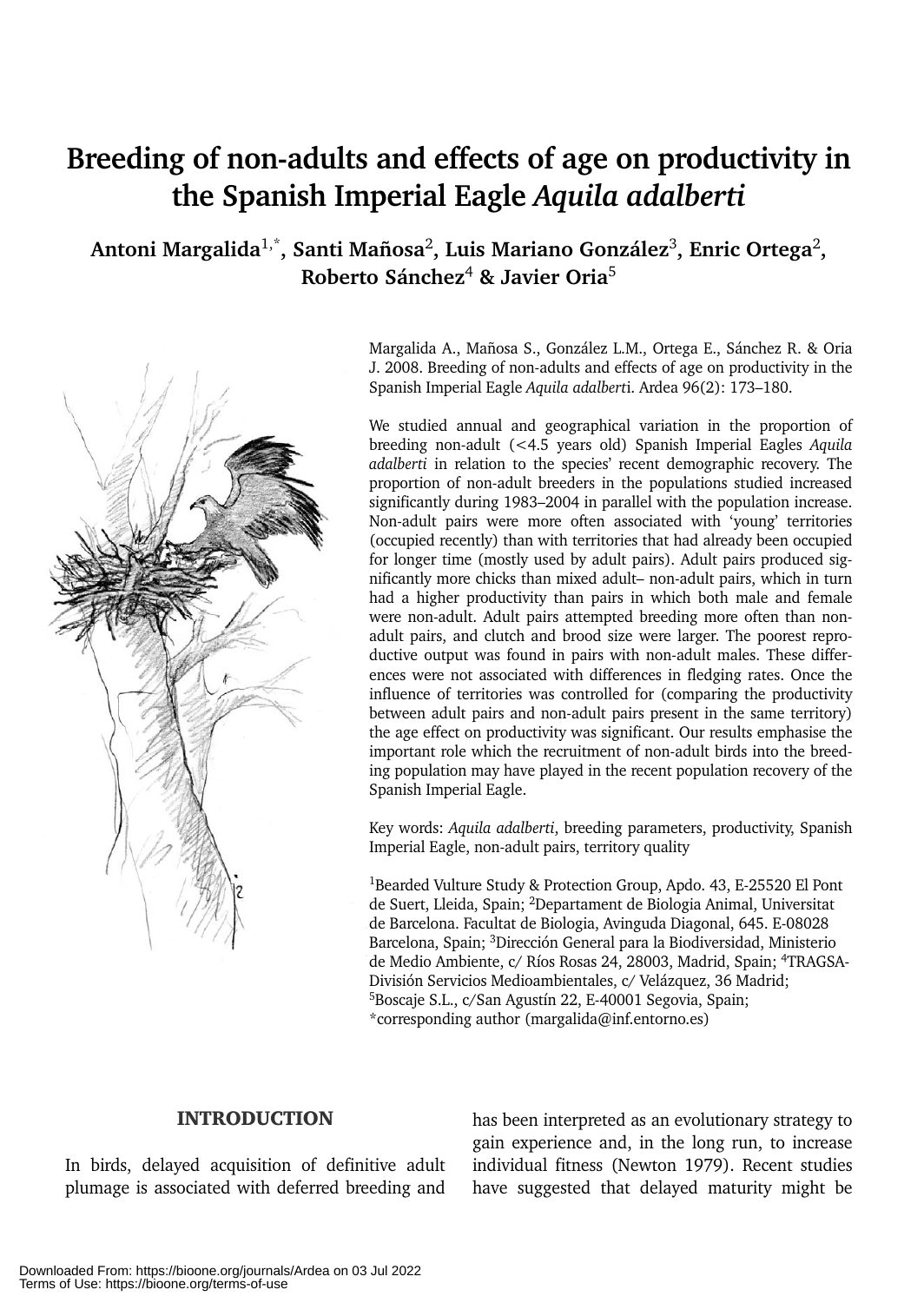favoured if the costs of early reproduction outweigh the benefits (Stearns 1992, Weimerskirch 1992, Pyle *et al.* 1997, Tavecchia *et al.* 2001). In most bird species, reproductive performance appears to increase with age (Lunn *et al.* 1994, Forslund & Pärt 1995, Reid *et al.* 2003) and in raptors pairs with non-definitive plumage have lower breeding success (e.g. Sánchez-Zapata *et al.* 2000, Pedrini & Sergio 2001, Penteriani *et al.* 2003, Margalida *et al.* 2007a). The age at first breeding appears to be a trait affected by a complex interplay between costs and benefits of early reproduction mediated by habitat heterogeneity and population density (Krüger 2005).

In breeding populations of raptors a variable percentage is generally made up of individuals with non-adult plumage (Newton 1979). Three explanations for the occurrence of non-adults in breeding populations are: 1) an increase in adult mortality which enables younger birds to breed (Ferrer *et al.* 2003); 2) an increase in resource availability (nest sites or food supply), which can boost the number of non-adult (and adult) breeders (Wyllie & Newton 1991, Brommer *et al.* 1998); and 3) when an increasing population has not yet reached saturation levels (Newton 1998).

The Spanish Imperial Eagle *Aquila adalberti* is a threatened species (Birdlife International 2004), with around 200 breeding pairs in 2004 (González & Oria 2004). It occurs in the southwestern quadrant of the Iberian Peninsula in five population aggregations, also named subpopulations. The species was on the verge of extinction in the 20th century (González *et al.* 2008) but, since the 1980s, has increased in numbers by 4% annually (González & Oria 2004, Ortega *et al.* in press). The species is characterised by delayed acquisition of definitive plumage and begins to breed at an average age of 3.5 years (González *et al.* 2006). The occurrence of non-adult individuals in the breeding populations of this species has been studied in various parts of their range (González 1991, Margalida *et al.* 2007a), particularly in the Doñana population (Valverde 1960, Ferrer *et al.* 2003). In that population non-adult breeding pairs, if in excess of 10% of the population, are suggested to be an early warning signal of population decline (Ferrer *et al.* 2003). On other hand, in the Spanish Imperial Eagle age seems to have an effect on productivity (González 1991, Margalida *et al.* 2007a). However, Ferrer & Bisson (2003) suggested that age and territory quality are interrelated such that when territory quality is corrected for, the effect of age on productivity disappears.

The objectives of this study are: 1) to analyse the proportion of non-adult birds in the breeding segment of Spanish Imperial Eagle in relation to the growth of the population; 2) to analyse the geographic and temporal variations of reproductive parameters of non-adult and adult pairs; 3) to evaluate differences in breeding output between breeding pairs of different age composition and to test whether these differences persist after controlling for territory effects; and 4) to discuss the factors which influence the occurrence of non-adult breeders in the populations of Spanish Imperial Eagle.

## STUDY AREA AND METHODS

Between 1981 and 2004 we monitored 220 territories belonging to 168 breeding pairs, accounting for 85% of the species' entire population (González *et al.* 2008), and covering the entire distribution range of the species in Spain (Fig. 1), except the Doñana area, which has already been studied (Ferrer & Bisson 2003). The work was carried out within the framework of Recovery Plans of the autonomous communities of Castilla y León, Extremadura, Madrid and Castilla-La Mancha, added with own data for Andalucía (Fig. 1).

We monitored the territories 5–7 times annually during the breeding season of the species (Margalida *et al.* 2007a). We recorded the frequency of territory occupation, its occupation by one or more individuals, the number of times that an individual or pair was observed, and the breeding behaviour. We defined a pair as territorial if it was observed in courtship, nesting or in territorial defence (Steenhof 1987, González 1991, Margalida *et al.* 2007a). We also recorded the sex and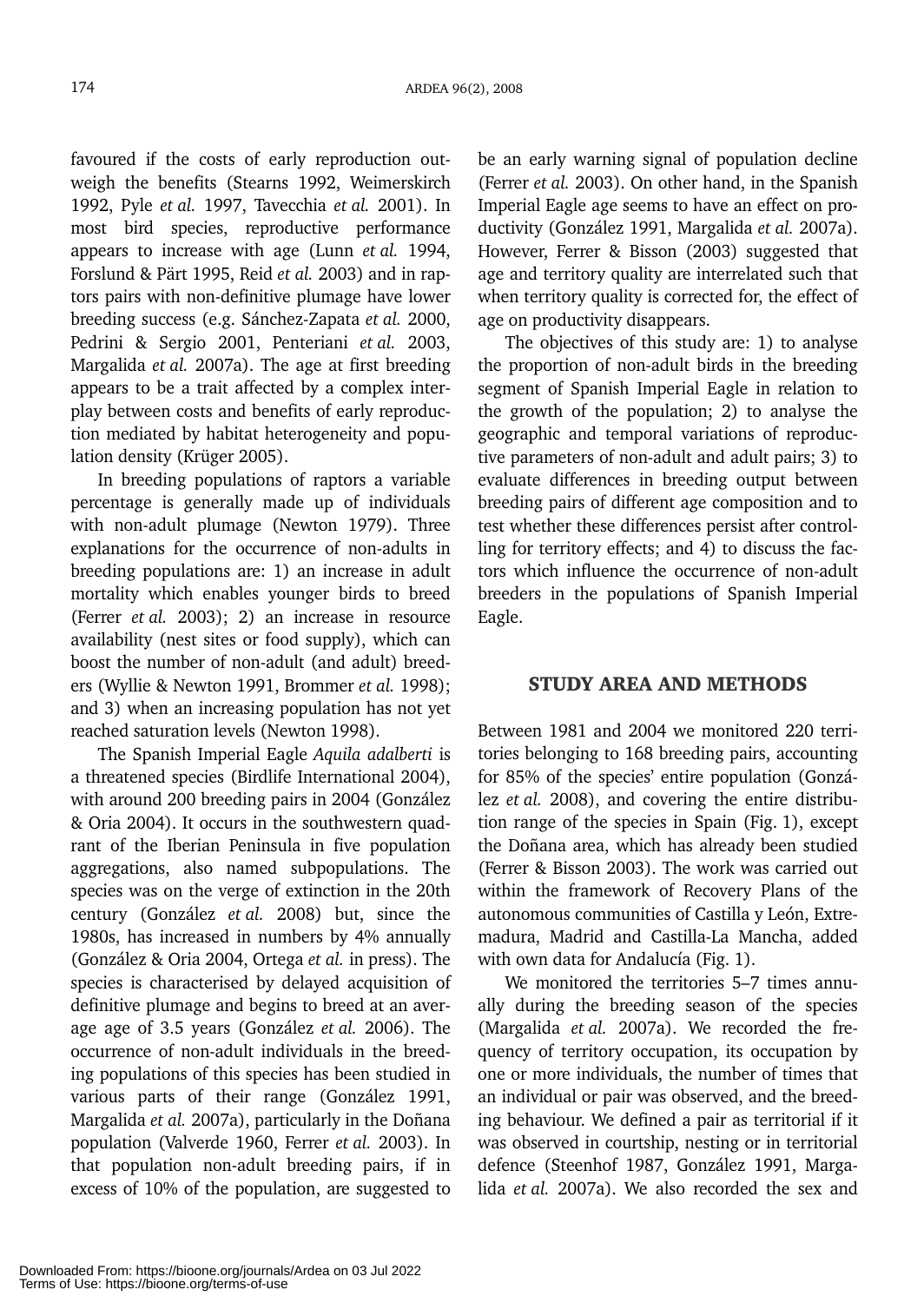

**Figure 1.** Outline of Spanish Imperial Eagle populations considered in the present study.

age-class of the birds based on their plumages (González 1991, González *et al.* 2008). Individuals in adult plumage (age class >5.5 years old) and in subadult plumage (age class 4.5–5.5 years old, because most of these individuals reproduced, unlike younger age classes) were considered to be *adults* and individuals in the age-classes of 1.0–4.5 years were considered *non-adults*. In order to detect the formation of new pairs, we monitored peripheral areas adjacent to the nuclei with potential habitat for the species on an annual basis (González *et al.* 2006, González *et al.* 2008).

The proportion of non-adult breeding pairs in the population was defined as the proportion of territorial pairs with at least one non-adult member. The percentage of non-adult breeding birds was calculated for each subpopulation, separately for four regions (Northern, Central, Western and Southern, Fig. 1) previously established on the basis of habitat and geography (González *et al.* 2006, Ortega *et al.* in press), and for three periods of population growth (Ortega *et al.* in press): 1981–93 (population increase), 1994–99 (population stability) and 2000–04 (population increase).

We calculated three breeding parameters for each territory or series of data: 1) *Proportion of pairs laying*, estimated as the percentage of territories in which eggs were laid; 2) *Fledging rate*, i.e. the number of fledglings per successful pair, and 3) *Productivity*, i.e. the number of fledglings per territorial pair. In addition, during the monitoring we were able to determine the contents of the nests on several occasions (clutch size and brood size).

To analyse the influence of age of the territories (date of first occupancy) on the current reproductive parameters and proportion of non-adult birds, we considered four territory categories: ancient territories, already established in 1981; old territories, established between 1981 and 1993; new territories, established between 1994 and 1999; and young territories, established between 2000 and 2004. The analyses were restricted to those territories for which the year of establishment was known.

For each group of breeding attempts being considered, we calculated the averages and their corresponding variances for each of the breeding parameters and for the percentage of non-adult pairs in each subpopulation.

## **Statistical analysis**

Statistical analyses were carried out at a significance level of 0.05, using the statistical package SPSS 11.5 (SPSS 1996). We tested for differences in reproductive parameters between age classes and between territories using ANOVA, or Kruskal-Wallis tests when data were not normally distributed (Sokal & Rohlf 1981). In order to remove age effects, we conducted Kruskal-Wallis tests for adult-adult pairs only. In addition, in order to remove the effect of territory quality, we compared breeding parameters between non-adults and adult pairs present in the same territory using the Wilcoxon signed-rank test in 81 territories. A Mann Whitney U-test was used to test differences between periods and the Spearman rank correlation to test the relationship between the percentage of non-adult breeders and productivity or years. Means are reported  $\pm$  SD.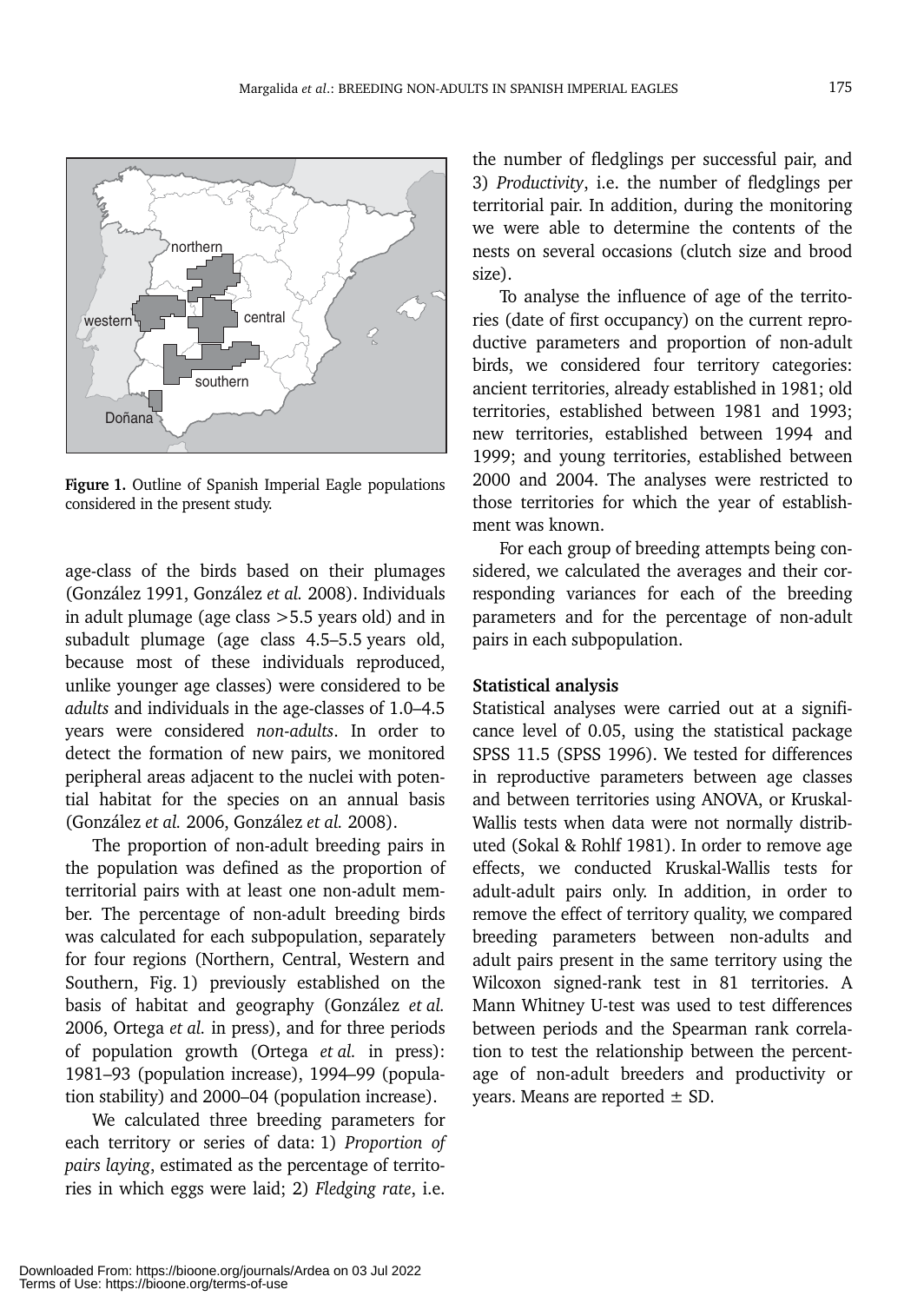### RESULTS

#### **Breeding of non-adults in the population**

The 220 territories were occupied 2363 times. The frequency of occupation of each territory varied from 36.8% occupied 1–5 times, 34.1% occupied 6–15 times and 29.1% occupied 16–24 times. In 77.5% of the cases, the territory was occupied by a pair, 0.1% by a solitary male, 0.4% by a solitary female, and 0.2% by a polyandrous trio; in 21.8% of the cases we were unable to assess the breeding status, age or sex of the individuals involved.

In 270 breeding attempts (15%), the pair was composed of at least one non-adult individual: 62 cases of non-adult male x non-adult female (3.5% of the breeding attempts), 46 cases of adult male x non-adult female (2.6%), and 162 cases of nonadult male x adult female (9%).

The average percentage of non-adult pairs differed significantly between the four areas considered (Kruskal-Wallis,  $H_3 = 14.51$ ,  $P = 0.002$ ): 2.88  $\pm$  4.17% in the western, 3.48  $\pm$  5.04% in the central, 7.08  $\pm$  7.70% in the southern, and 9.68  $\pm$ 6.02% in the northern (Table 1).

The average percentage of non-adult pairs increased significantly over the years ( $r_s = 0.86$ , *P* = 0.0001), being 5.4% in 1981–93, 8.8% in 1994–99 and 13.2% in 2000–04. These values show significant differences between periods (Kruskal-Wallis,  $H_3 = 8.92$ ,  $P = 0.012$ , Fig. 2). This ten-



**Figure 2.** Variation of the proportion of non-adult pairs in the different periods of population growth considered in this study. Values as means  $\pm$  SD.



**Figure 3.** Variation of the proportion of non-adult pairs in the territories during 2000–2004 according to the year of their establishment. Values as means ± SD.

**Table 1.** Average proportions of non-adult pairs in the different subpopulations and periods studied. Due to small sample sizes, data from the following years and subpopulations are not considered in the calculations: central 1990 and 1991, western 1990 and 1991. For each subpopulation, different superscripts indicate significant differences between periods (Mann-Whitney U-test, *P* < 0.01).

|          | 1981 - 1993                           | 1994 - 1999                          | $2000 - 2004$                        | Kruskal-Wallis |        |
|----------|---------------------------------------|--------------------------------------|--------------------------------------|----------------|--------|
|          |                                       |                                      |                                      | Н              | P      |
| Central  | $0.00 \pm 0.00$ (n = 9) <sup>a</sup>  | $0.03 \pm 0.01$ (n = 6) <sup>a</sup> | $0.10 \pm 0.02$ (n = 5) <sup>b</sup> | 14.42          | 0.001  |
| Western  | $0.00 \pm 0.00$ (n = 10) <sup>a</sup> | $0.03 \pm 0.01$ (n = 6) <sup>b</sup> | $0.08 \pm 0.02$ (n = 5) <sup>b</sup> | 11.01          | 0.004  |
| Northern | $0.05 \pm 0.01$ (n = 13) <sup>a</sup> | $0.13 \pm 0.01$ (n = 6) <sup>b</sup> | $0.17 \pm 0.01$ (n = 5) <sup>c</sup> | 16.10          | 0.0001 |
| Southern | $0.00 \pm 0.00$ (n = 9) <sup>a</sup>  | $0.10 \pm 0.02$ (n = 6) <sup>b</sup> | $0.16 \pm 0.02$ (n = 5) <sup>b</sup> | 16.49          | 0.0001 |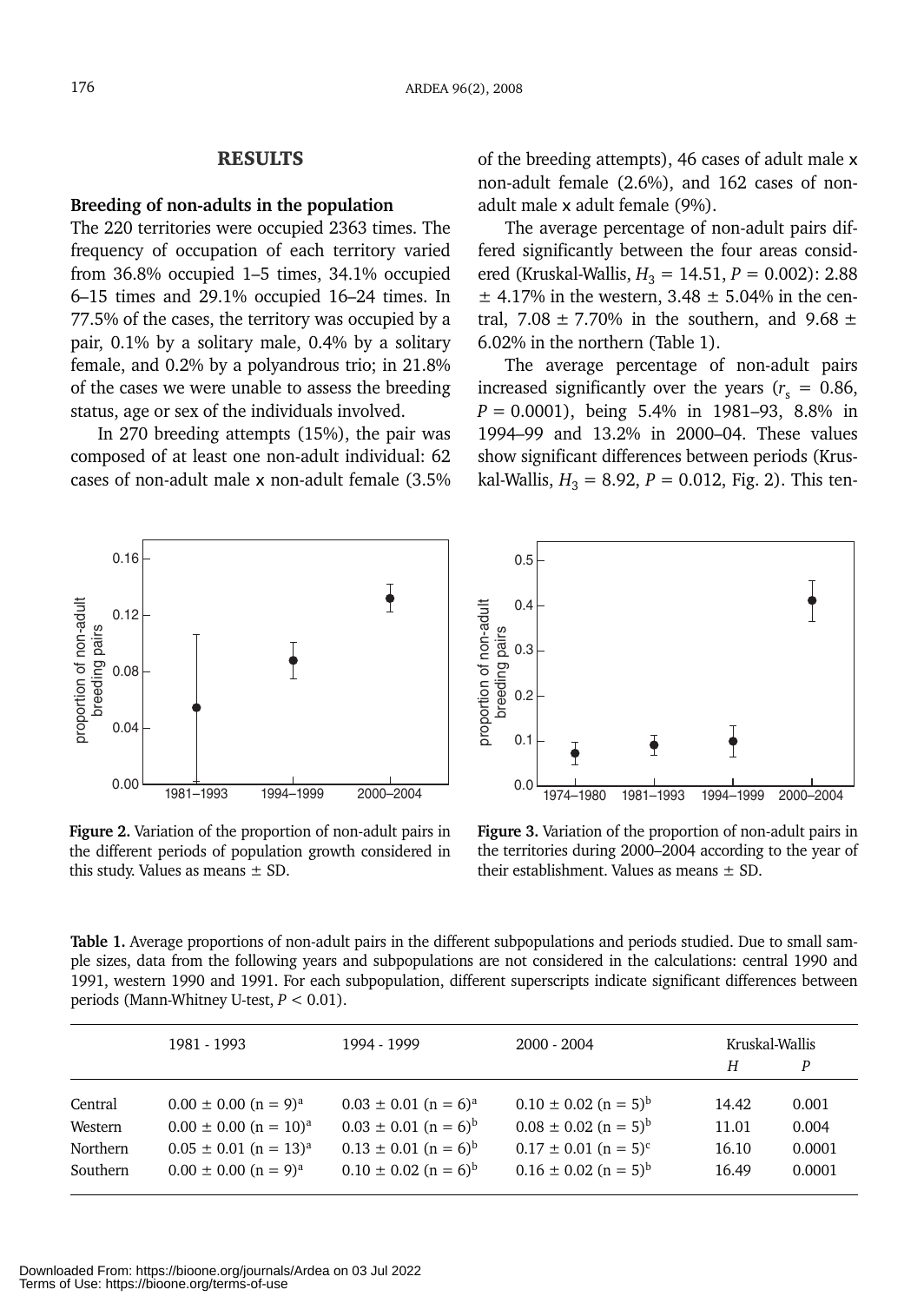dency of increase was evident in each of the areas considered, with statistically significant differences for periods in each population (Table 1).

The proportion of non-adult pairs in each territory during the period 2000–04 was significantly higher in territories established in 2000–2004 in comparison to territories established in earlier periods (Kruskal-Wallis,  $H_3 = 11.82$ ,  $P = 0.008$ , Fig. 3).

## **Reproductive output and age**

The percentage of pairs laying eggs was higher in adult-adult pairs than in non-adult pairs (Table 2), notably when comparing adult-adult pairs with non-adult pairs (Tukey,  $P = 0.017$ ) and pairs consisting of an adult female and a non-adult male (Tukey,  $P = 0.023$ ). No such difference was found between adult pairs and pairs composed of an adult male and a non-adult female (Tukey,  $P =$ 0.17). Likewise, adult pairs produced significantly more chicks than partly non-adult pairs, and these produced more chicks than pairs in which both individuals were non-adult (Kruskal-Wallis  $H_3$  = 18.43,  $P = 0.0001$ , Table 2). The lowest productivity was found in pairs in which the male was nonadult. Clutch size and brood size were significantly larger in adult pairs in comparison with non-adult pairs (Table 2), but fledging rate did not show statistically significant differences between pairs of various age composition (Kruskal-Wallis  $H_3 =$  $1.90, P = 0.128$ .

We found significant differences in productivity between adult pairs (1.24  $\pm$  0.69) and non-adult pairs (0.92  $\pm$  0.97) present in the same territory (Wilcoxon's signed-rank test,  $Z = -3.18$ ,  $P =$ 0.0001). Considering the whole period, from 1981 to 2004, there was no relationship between the proportion of non-adult pairs and productivity  $(r<sub>s</sub> = -0.02, P = 0.92).$ 

### **DISCUSSION**

From a temporal perspective, the proportion of non-adult breeders has increased considerably in all the studied subpopulations of Spanish Imperial Eagle since the early 1980s, in parallel with the growth in numbers of this population. In addition, the current proportion of non-adult pairs remains lower in territories that have been occupied for the longest period of time, and is in particular high in the more recently occupied territories. This indicates that the increasing participation of nonadults in the breeding population is not related to an overall increase in adult mortality, as is the case in the Doñana population (Ferrer *et al.* 2003). Instead, our observations suggest that the increase of non-adult birds in the breeding population is related to the population increase itself, possibly due to increased resource availability (nest sites or food supply), which can boost the numbers of non-adult breeders (Wyllie & Newton 1991,

**Table 2.** Average values of the breeding parameters considered for the different age combinations of breeding pairs (M: male; F: female). Sample sizes given in brackets.

|                               | Non-adult pair           |                      | Adult pair            |                        |                |        |
|-------------------------------|--------------------------|----------------------|-----------------------|------------------------|----------------|--------|
|                               | M adult/<br>M non-adult/ |                      | M non-adult/          |                        | Kruskal-Wallis |        |
|                               | F non-adult              | F non-adult          | F adult               |                        | Н              | P      |
| Proportion of<br>pairs laying | $0.51 \pm 0.32$ (17)     | $0.58 \pm 0.35$ (13) | $0.54 \pm 0.30(20)$   | $0.77 \pm 0.08$ (24)   | 4.25           | 0.008  |
| Fledging rate                 | $1.94 \pm 0.73$ (18)     | $1.89 \pm 0.68$ (18) | $1.62 \pm 0.76(73)$   | $1.82 \pm 0.77$ (937)  | 1.90           | 0.128  |
| Productivity                  | $0.74 \pm 1.05$ (47)     | $0.92 \pm 1.06$ (37) | $0.80 \pm 0.97$ (147) | $1.35 \pm 1.03$ (1261) | 18.43          | 0.0001 |
| Brood size                    | $1.79 \pm 0.71(19)$      | $1.84 \pm 0.69$ (19) | $1.72 \pm 0.80$ (82)  | $2.05 \pm 0.77$ (769)  | 5.52           | 0.010  |
| Clutch size                   | $1.80 \pm 0.45$ (5)      | $1.00 \pm 0.00$ (3)  | $2.19 \pm 0.74$ (27)  | $2.27 \pm 0.80$ (199)  | 3.07           | 0.029  |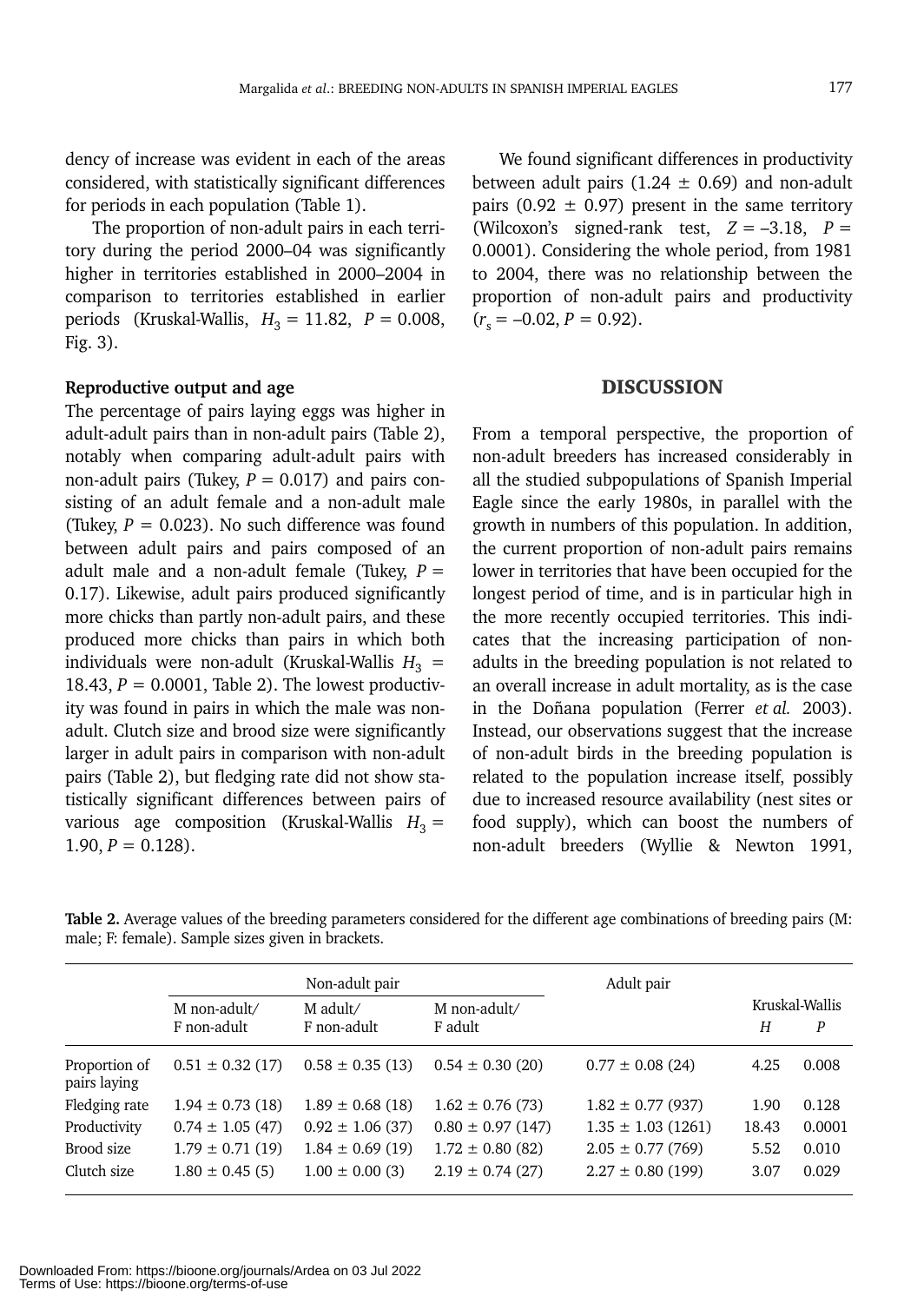Brommer *et al.* 1998). This idea is supported by further evidence. First, since the 1990s, the proportion of non-adults has been higher during periods of population growth and low adult mortality, and lower during periods of population stability and higher adult mortality (González *et al.* 2007, Ortega *et al.* in press). Secondly, the occupation of new territories was mostly by non-adult birds (González *et al.* 2006).

However, from a spatial perspective, the variation observed in the proportion of non-adult breeders could also reflect differential adult survival rates between populations. In the northern and southern subpopulations, a high frequency of non-adult breeders coincided with the lowest adult survival rates (Ortega *et al.* in press). Previous studies have shown that the recruitment of nonadults into the breeding population of the Spanish Imperial Eagle took place mainly after mate loss in the northern and western subpopulations (those increasing the least), whereas in the subpopulations that grew the most (southern and central) this occurred more frequently as a result of new settlements (González *et al.* 2006). Protection and conservation management in the latter subpopulations reduced pre-adult mortality (González & Oria 2004, González *et al.* 2007), probably facilitating the occupation of territories by floating non-adults.

Changes in the age structure of a population can lead to changes in productivity if the latter is related to age. In the case of the Spanish Imperial Eagle, breeding success and productivity are significantly higher in adult pairs than in pairs in which one or both participants are non-adult, in accordance with previous studies (González 1991, Ferrer & Bisson 2003, Margalida *et al.* 2007a); productivity was particularly poor when the male was non-adult. The presence of an experienced adult male may result in a higher provisioning rate at the nest, and, therefore, in an increase in productivity in pairs with an adult male. In Spanish Imperial Eagles, the contribution of males in food provisioning during incubation and chick-rearing is much larger than that of females (Margalida *et al.* 2007b), and their hunting capacity is therefore likely to have a large impact on productivity.

In sum, our results support the idea that the proportion of non-adult birds within the breeding population may reflect a variety of processes and that this parameter should be viewed against the population trend (stable, declining, or increasing) before it can be correctly interpreted in terms of demographic health.

## ACKNOWLEDGEMENTS

Thanks to J. Caballero, J. Sánchez, I. López, L. Bolonio, M. Fernández, M. Panadero, J. Panadero, C. Soria, A. Mojena, L. López, J. Guzmán, D. Martín, R. Moreno-Opo, F. Guil, J.M. Tercero, F. Landaluce, I. Landaluce, P. Robles, A. Calvo and C. Dávila for their help with the fieldwork. We would particularly like to thank V. G. Matarranz, who, with his usual skill and know-how, tagged all the nestlings. Thanks also to J. P. Castaño, J. M. Blanco, F. Sánchez, N. González, F. de la Orden, F. Jiménez, J. I. Mosqueda, A. Sánchez, M. J. Palacios, S. Centenera, B. Heredia, C. Rodríguez Vigal, C. Urdiales, A. Aranda, J.I. Molina, J. Caldera, L. Prada, T. Gullick, P. Maldonado, J. Jiménez and the official wardens of the Autonomous regions for the information on sightings they kindly provided. The comments of R. Bijlsma, T. Katzner, V. Penteriani, S. Redpath and P.D. Whitfield improved this manuscript. This study was funded by the Ministerio de Medio Ambiente, through TRAGSA and Fundació Bosch i Gimpera of the University of Barcelona and by the framework of the National Strategy and Recovery Plans for the species by the Dirección General para la Biodiversidad of the Ministerio de Medio Ambiente and the Consejerías de Medio Ambiente of the Autonomous Communities of Madrid, Castilla y León, Castilla-La Mancha and Extremadura; and by the European Commission throughout LIFE-projects 99/NAT/E/006336 and 03/NAT/E/ 000050.

## **REFERENCES**

- BirdLife International. 2004. Threatened Birds of the World 2004. CD-ROM. BirdLife International, Cambridge.
- Brommer J.E., Pietiäinen H. & Kolunen H. 1998. The effect of age and first breeding on Ural owl lifetime reproductive success and fitness under cyclic food conditions. J. Anim. Ecol. 67: 359–369.
- Ferrer M. & Bisson I. 2003. Age and territory-quality effects on fecundity in the Spanish Imperial Eagle (*Aquila adalberti*). Auk 120: 180–186.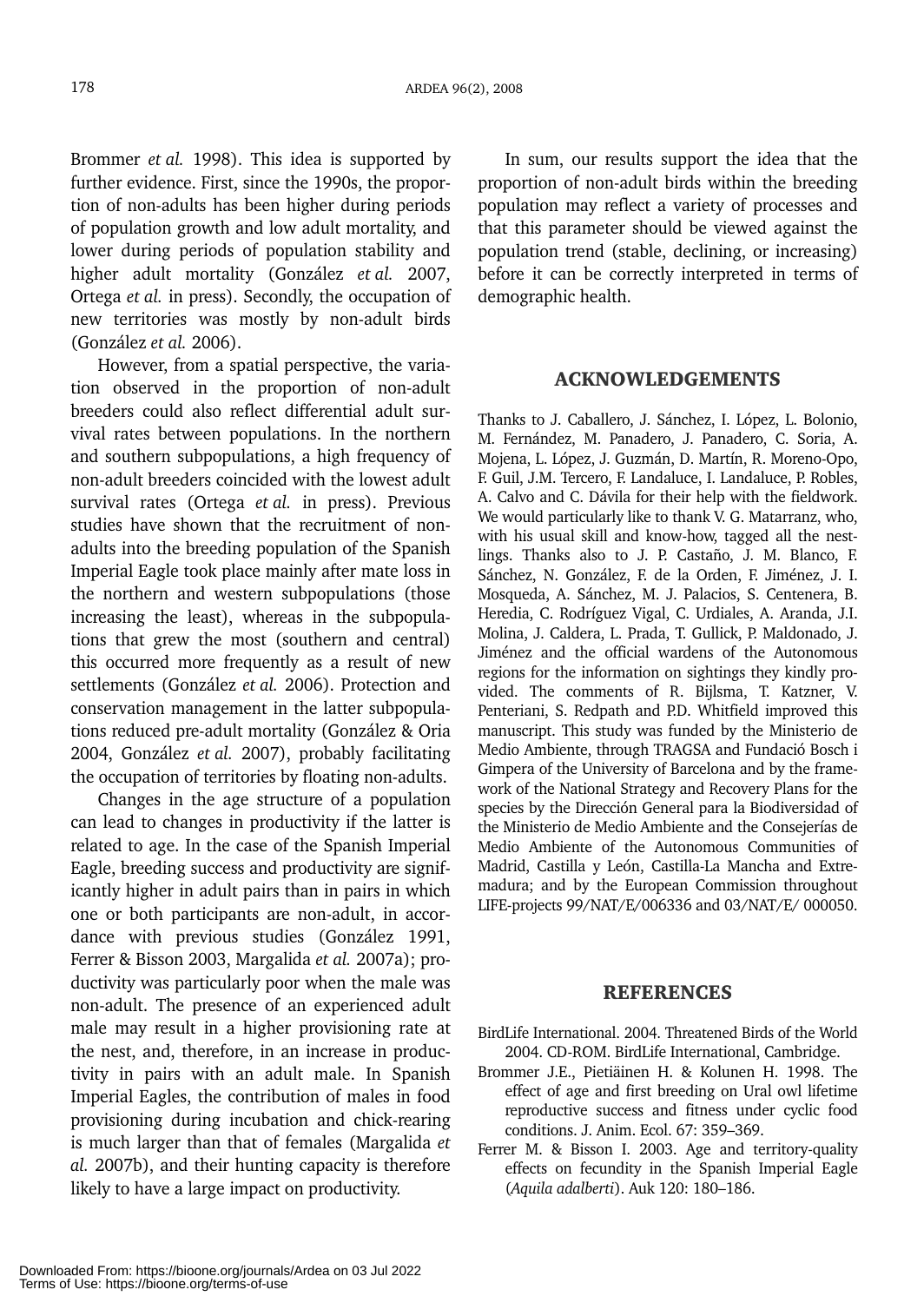- Ferrer M., Penteriani V., Balbontín J. & Pandolfi M. 2003. The proportion of breeders as a reliable early warning signal of population decline: evidence from the Spanish imperial eagle in Doñana. Biol. Conserv. 114: 463–466.
- Forslund P. & Pärt T. 1995. Age and reproduction in birds: hypotheses and tests. Trends Ecol. Evol. 10: 374–378.
- González L.M. 1991. Historia natural del Águila Imperial Ibérica (*Aquila adalberti*, Brehm, 1861). Colección Técnica. Instituto para la Conservación de la Naturaleza, Madrid.
- González L.M., Margalida A., Mañosa S., Sánchez R., Oria J., Molina J.I., Aranda A., Caldera J. & Prada L. 2007. Causes and spatio-temporal variations of nonnatural mortality in the vulnerable Spanish Imperial Eagle (*Aquila adalberti*) during a recovery period. Oryx 41: 495–502.
- González L.M. & Oria J. 2004. Águila imperial Ibérica, *Aquila adalberti*. In: Madroño A., González C. & Atienza J.C. (eds) *Libro Rojo de las Aves de España*: 145–152. Dirección General para la Biodiversidad (MMA) – SEO, Madrid.
- González L.M., Oria J., Margalida A., Sánchez R., Prada L., Caldera J., Aranda A. & Molina J.I. 2006. Effective natal dispersal and age of maturity in the threatened Spanish Imperial Eagle (*Aquila adalberti*): conservation implications. Bird Study 53: 285–293.
- González L.M., Oria J., Sánchez R., Margalida A., Prada L., Caldera J., Aranda A. & Molina J.I. 2008. Status and habitat changes in the endangered Spanish Imperial Eagle *Aquila adalberti* population during 1974–2004: implications for its recovery. Bird Conserv. Int. 18: 242–259.
- González L.M., Sánchez R., Oria J. & Calvo A. 2008. Variation of the pre-adult plumage of Spanish imperial eagles. *In*: González L.M. & Margalida A. (eds) Conservation biology of the Spanish imperial eagle. Ministerio de Medio Ambiente, Madrid.
- Krüger O. 2005. Age at first breeding and fitness in goshawk *Accipiter gentilis*. J. Anim. Ecol. 74: 266–273.
- Lunn N.J., Boyd I.L. & Croxall J.P. 1994. Reproductive performance of female Antarctic fur seals: the influence of age, breeding experience, environmental variation and individual quality. J. Anim. Ecol. 63: 827–840.
- Margalida A., González L.M., Sánchez R., Oria J. & Prada L. 2007b. Parental behaviour of Spanish imperial eagles *Aquila adalberti*: sexual differences in a moderately dimorphic raptor. Bird Study 54: 112–119.
- Margalida A., González L.M., Sánchez R., Oria J., Prada L., Caldera J., Aranda A. & Molina J.I. 2007a. A longterm scale study of the breeding biology of Spanish Imperial eagles. J. Ornithol. 148: 309–322.
- Newton I. 1979. Population ecology of raptors. Poyser, Berkhamsted.
- Newton I. 1989. Lifetime reproduction in birds. Academic Press, London.
- Newton I. 1998. Population limitation in birds. Academic Press, London.
- Ortega E., Mañosa S., Margalida A., Sánchez R., Oria J. & González L.M. In press. A description of the demographic recovery of the Spanish imperial eagle (*Aquila adalberti*). Oryx.
- Pedrini P. & Sergio F. 2001. Density, productivity, diet, and human persecution of Golden eagle *Aquila chrysaetos* in the central-eastern Italian Alps. J. Raptor Res. 35: 40–48.
- Penteriani V., Balbontín J. & Ferrer M. 2003. Simultaneous effects of age and territory quality on fecundity in Bonelli's eagle *Hieraaetus fascitatus*. Ibis 145: E77-E82.
- Pyle P., Nur N., Sydeman W.J. & Emslie S.D. 1997. Cost of reproduction and the evolution of deferred breeding in the western gull. Behav. Ecol. 8: 140–147.
- Reid J.M., Bignal E.M., Bignal S., McCracken D.I. & Monaghan P. 2003. Age-specific reproductive performance in red-billed choughs *Pyrrhocorax pyrrhocorax*: patterns and processes in a natural population. J. Anim. Ecol. 72: 765–776.
- Sánchez-Zapata J.A., Calvo J.F., Carrete M. & Martínez J.E. 2000. Age and breeding success of a Golden Eagle *Aquila chrysaetos* population in Southeastern Spain. Bird Study 47: 235–237.
- SPSS. 1996. SPSS Reference Guide 7.5. SPSS Inc., Chicago.
- Sokal R.R. & Rohlf F.J. 1981. Biometry. Freeman and Co., San Francisco.
- Stearns S.C. 1992. The evolution of life histories. Oxford University Press, Oxford.
- Steenhof K. 1987. Assessing raptor reproductive success and productivity. In: Giron Pendelton B.A., Millsap B.A., Cline K.W. & Bird D.M. (eds) Raptor management techniques manual. National Wildlife Federation, Washington, pp. 157–170.
- Tavecchia G., Pradel R., Boy V., Johnson A.R. & Cezilly F. 2001. Sex- and age-related variation in survival and cost of first reproduction in greater flamingos. Ecology 82: 165–174.
- Valverde J.A. 1960. La population d'Aigles imperiaux (*Aquila heliaca adalberti*) des marismas du Guadalquivir; son evolution depuis un siècle. Alauda 28: 20–26.
- Weimerskirch H. 1992. Reproductive effort in long-lived birds: age-specific patterns of condition, reproduction and survival in the wandering albatross. Oikos 64: 464–473.
- Wyllie I. & Newton I. 1991. Demography of an increasing population of sparrowhawks. J. Anim. Ecol. 60: 749–766.